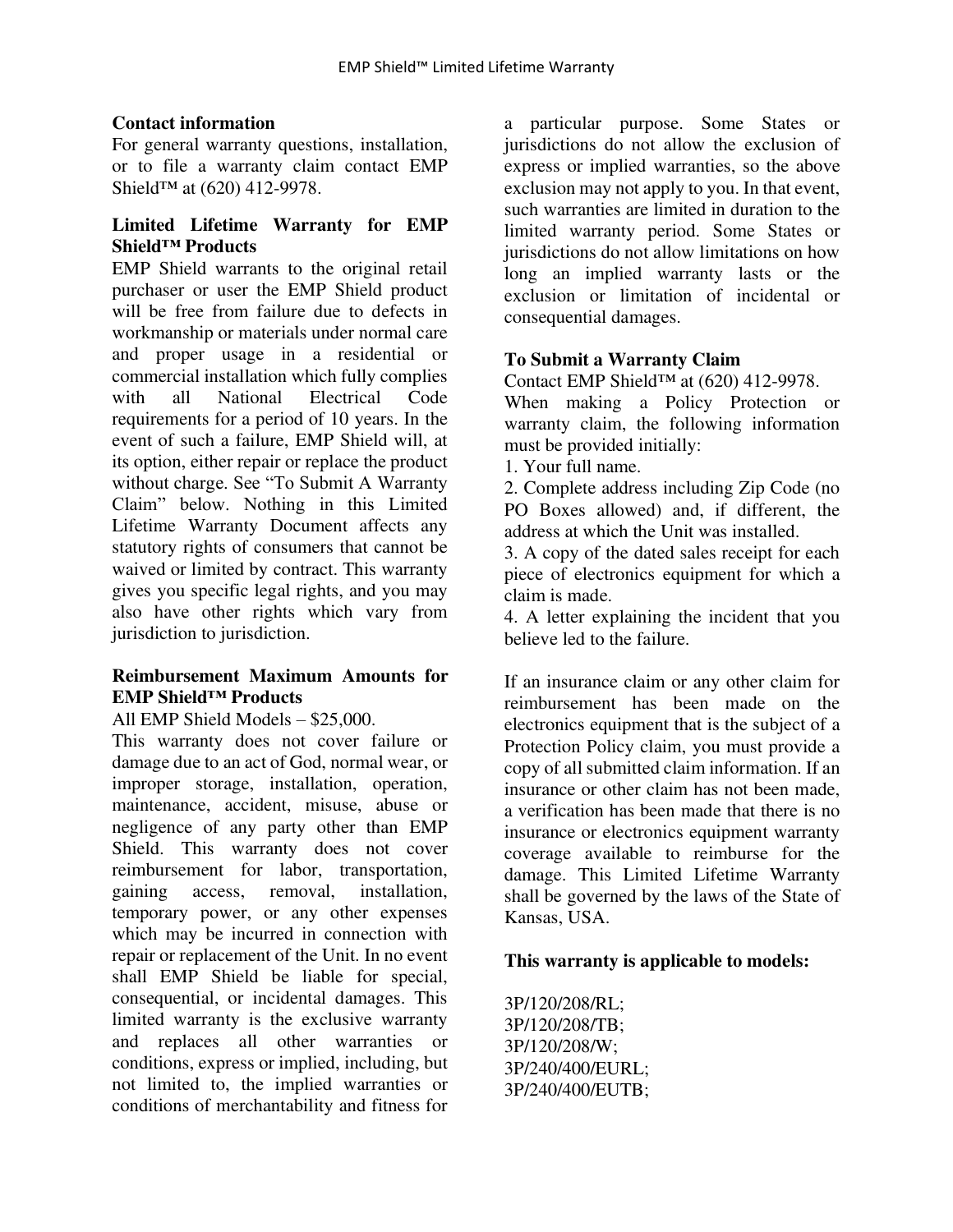3P/240/400/EUW; 3P/277/480/RL; 3P/277/480/TB; 3P/277/480/W; DC/12V/TB; DC/12V/W; DC/24V/TB; DC/24V/W; DC/48V/TB; DC/48V/W; DC/90-120/TB; DC/90-120/W; Dual DC/90-120/W; DC/220-300/TB; DC/220-300/W; Dual DC/220-300/W; DC/300-420/TB; DC/300-420/W; Dual DC/300-420/W; SP/120/240/RL; SP/120/240/TB; SP/120/240/W; SP/240/EURL; SP/240/EUTB, and; SP/240/EUW

### **About Lightning Strikes**

If hit by lightning, the EMP Shield™ will protect your electronic equipment that is plugged in to all grounded wall sockets, but the Unit will sacrifice itself and become inoperable. The EMP Shield will need to be replaced. Subsequent re-strikes after the first strike may result in damaged equipment and will not be protected under this warranty. If the lights on the Unit are off and the 20 Amp breaker wired to the unit is tripped, do not reset the 20 Amp breaker. You must have a qualified electrician remove the unit and install a new unit before resetting the breaker. In the event a lightning strike destroys your EMP Shield, send in \$50.00 along with the destroyed unit, and EMP Shield will send you a replacement for the lightning damaged unit.

#### **General Protection Policy Statement**

The following protection policy is not intended to and does not add to or modify the Limited Lifetime Warranty for EMP Shield products but is a general statement of policy. The Protection Policy is not intended to replace or be used as an alternative to secondary or any applicable warranties, service contracts and/or all other insurance available to cover a claim for damage to the electronics equipment.

EMP Shield will pay to repair or replace electronic equipment, such as microwave ovens, appliances, televisions, personal computers, audio components, and satellite dish equipment owned by the original retail purchaser or by the original purchaser of the Unit, if damaged by a surge and if all of the following requirements are met:

1. The Unit is properly installed by a licensed electrician and each item of electronic equipment is properly connected in accordance with the instructions of its manufacturer.

2. The Unit has not been misused or altered.

3. The claim is made within 30 days of failure.

4. EMP Shield or a third party is given the right to inspect the Unit and the electronics equipment as well as the location where the electronics equipment was in use. A decision to inspect shall be made at EMP Shield's option and at its expense.

5. Electronics equipment, such as televisions with multiple ports, must have surge protection on each conductor (e.g. antenna, cable, etc.).

6. The person making the claim has also made a claim for all insurance or warranty protections applicable to the electronics equipment.

7. All information requested by EMP Shield to allow it to investigate the claim, including the information described in the "To Submit a Warranty Claim" section is provided.